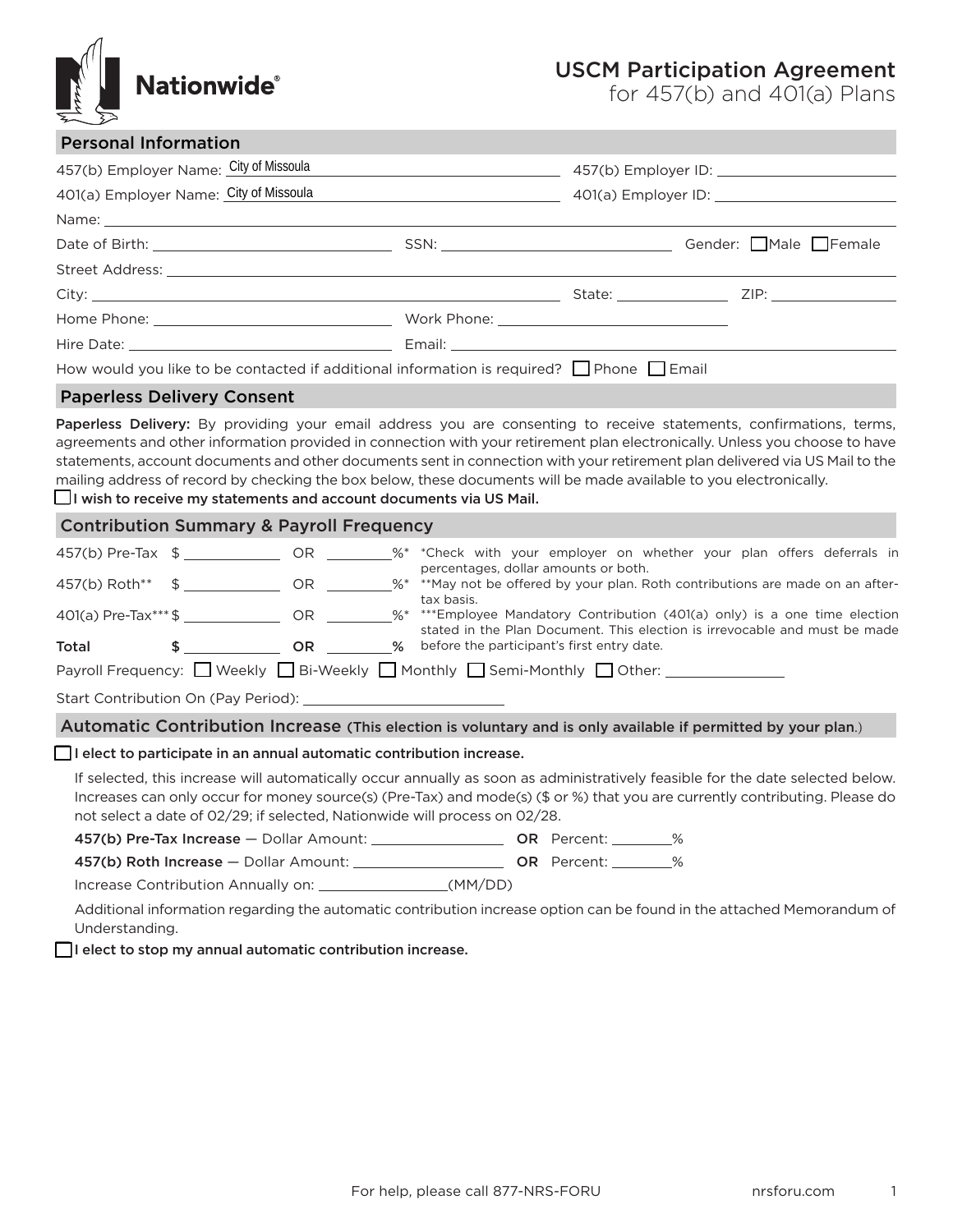## Beneficiary Designation

 $\Box$  Check here if this is a change of beneficiary. (Beneficiaries listed below replace any prior designation)

NOTE: Percentage split must total 100% for each category of beneficiary. If you designate a single primary or contingent beneficiary and do not list a percentage, it will be designated as 100%.

| If additional space for beneficiaries is required, attach additional sheets and mark this box: $\square$ |  |  |  |  |  |  |  |
|----------------------------------------------------------------------------------------------------------|--|--|--|--|--|--|--|
|                                                                                                          |  |  |  |  |  |  |  |

Primary Beneficiary(ies) (must total 100%):

| Allocation: ________________%                                                                                                                                                                                                  |
|--------------------------------------------------------------------------------------------------------------------------------------------------------------------------------------------------------------------------------|
|                                                                                                                                                                                                                                |
|                                                                                                                                                                                                                                |
|                                                                                                                                                                                                                                |
|                                                                                                                                                                                                                                |
|                                                                                                                                                                                                                                |
|                                                                                                                                                                                                                                |
|                                                                                                                                                                                                                                |
|                                                                                                                                                                                                                                |
|                                                                                                                                                                                                                                |
|                                                                                                                                                                                                                                |
|                                                                                                                                                                                                                                |
|                                                                                                                                                                                                                                |
|                                                                                                                                                                                                                                |
|                                                                                                                                                                                                                                |
|                                                                                                                                                                                                                                |
|                                                                                                                                                                                                                                |
|                                                                                                                                                                                                                                |
| Address: the contract of the contract of the contract of the contract of the contract of the contract of the contract of the contract of the contract of the contract of the contract of the contract of the contract of the c |
|                                                                                                                                                                                                                                |
|                                                                                                                                                                                                                                |
| Address: Address: Address: Address: Address: Address: Address: Address: Address: Address: Address: Address: Address: Address: Address: Address: Address: Address: Address: Address: Address: Address: Address: Address: Addres |
|                                                                                                                                                                                                                                |
| Date of Birth: ________________                                                                                                                                                                                                |
|                                                                                                                                                                                                                                |
|                                                                                                                                                                                                                                |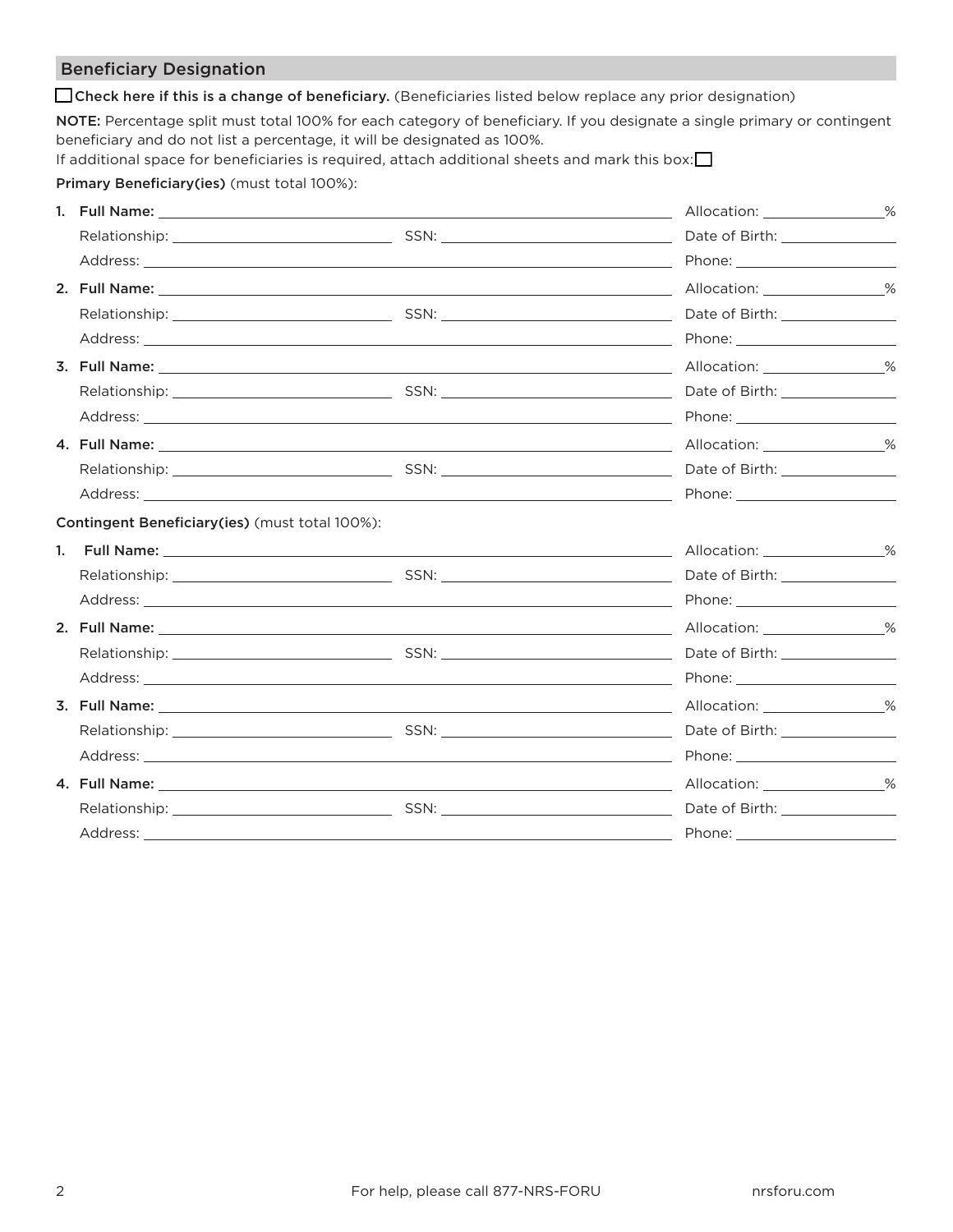## Funding Options

Please find below the standard investment lineup for USCM, your plan may or may not have adopted all investment options listed. To see your plan's current lineup and performance, please refer to the fund performance page at nrsforu.com or call us at 877-677-3678.

| <b>Nationwide® Target Destination Series</b>                                                                | Large Cap (Cont.)                                                                                |  |  |  |  |
|-------------------------------------------------------------------------------------------------------------|--------------------------------------------------------------------------------------------------|--|--|--|--|
| % Nationwide® Destination 2020 Fund<br>(Institutional Service Class)                                        | % Neuberger Berman Sustainable Equity Fund<br>(Investor Class)                                   |  |  |  |  |
| % Nationwide® Destination 2025 Fund<br>(Institutional Service Class)                                        | % T. Rowe Price Growth Stock Fund<br>(Advisor Class)                                             |  |  |  |  |
| % Nationwide® Destination 2030 Fund<br>(Institutional Service Class)                                        | % The Growth Fund of America (Class A)<br>Mid Cap                                                |  |  |  |  |
| % Nationwide® Destination 2035 Fund<br>(Institutional Service Class)<br>% Nationwide® Destination 2040 Fund | % JP Morgan Mid Cap Value Fund (Class A)<br>% Nationwide® Mid Cap Market Index Fund<br>(Class A) |  |  |  |  |
| (Institutional Service Class)<br>% Nationwide® Destination 2045 Fund<br>(Institutional Service Class)       | % Wells Fargo Discovery Fund<br>(Administrative Class)<br><b>Small Cap</b>                       |  |  |  |  |
| % Nationwide® Destination 2050 Fund<br>(Institutional Service Class)                                        | % Nationwide® Small Cap Index Fund (Class A)                                                     |  |  |  |  |
| % Nationwide® Destination 2055 Fund<br>(Institutional Service Class)                                        | % Nationwide® Small Company Growth Fund<br>(Institutional Service Class)                         |  |  |  |  |
| % Nationwide® Destination 2060 Fund<br>(Institutional Service Class)                                        | % Nationwide® U.S. Small Cap Value Fund<br>(Institutional Service Class)                         |  |  |  |  |
| % Nationwide® Destination Retirement Fund                                                                   | % Nationwide® Variable Insurance Trust:<br>Multi-Manager Small Company Fund (Class I)            |  |  |  |  |
| (Institutional Service Class)<br><b>Nationwide® Investor Destinations Series</b>                            | % Neuberger Berman Genesis Fund (Trust Class)<br><b>International</b>                            |  |  |  |  |
| % Nationwide® Investor Destinations Aggressive<br>Fund (Service Class)                                      | .% Invesco Oppenheimer Global Fund (Class A)                                                     |  |  |  |  |
| % Nationwide® Investor Destinations Moderate<br>Aggressive Fund (Service Class)                             | % MFS International Value Fund (Class R3)<br>% Nationwide® AllianzGI International Growth Fund   |  |  |  |  |
| % Nationwide® Investor Destinations Moderate<br>Fund (Service Class)                                        | (Institutional Service Class)<br>% Nationwide® International Index Fund (Class A)                |  |  |  |  |
| % Nationwide® Investor Destinations Moderate<br>Conservative Fund (Service Class)                           | % New World <sup>sM</sup> Fund (Class R4)                                                        |  |  |  |  |
| % Nationwide® Investor Destinations Conservative<br>Fund (Service Class)                                    | <b>Specialty</b><br>% Cohen & Steers Real Estate Securities Fund, Inc.<br>(Class A)              |  |  |  |  |
| <b>Balanced</b>                                                                                             | <b>Bonds</b>                                                                                     |  |  |  |  |
| % American Funds-The Income Fund of America<br>Large Cap                                                    | % Invesco Oppenheimer Limited-Term Government Fund<br>(Class Y)                                  |  |  |  |  |
| % American Century Value Fund (Investor Class)                                                              | % Lord Abbett High Yield Fund (Class R5)                                                         |  |  |  |  |
| % Dreyfus S&P 500 Index Fund                                                                                | % Nationwide® Bond Index Fund (Class A)                                                          |  |  |  |  |
| % Fidelity Contrafund                                                                                       | % Nationwide® Loomis Core Bond Fund                                                              |  |  |  |  |
| % INVESCO Growth & Income Fund (Class A)                                                                    | (Institutional Service Class)                                                                    |  |  |  |  |
| % Nationwide® Fund (Institutional Service Class)                                                            | % PIMCO International Bond Fund (US Dollar-Hedged)<br>(Class A)                                  |  |  |  |  |
| % Nationwide® Large Cap Growth Portfolio                                                                    | Fixed/Cash                                                                                       |  |  |  |  |
| % Nationwide Loomis All Cap Growth<br>(Eagle Class)                                                         | % Morley Stable Value Retirement Fund<br>% Nationwide® Government Money Market Fund              |  |  |  |  |
| % Nationwide® S&P 500 Index Fund<br>(Institutional Service Class)                                           | (Investor Shares)                                                                                |  |  |  |  |
|                                                                                                             | % Nationwide® Fixed Account                                                                      |  |  |  |  |
|                                                                                                             | 100% % Total for both columns must equal 100%                                                    |  |  |  |  |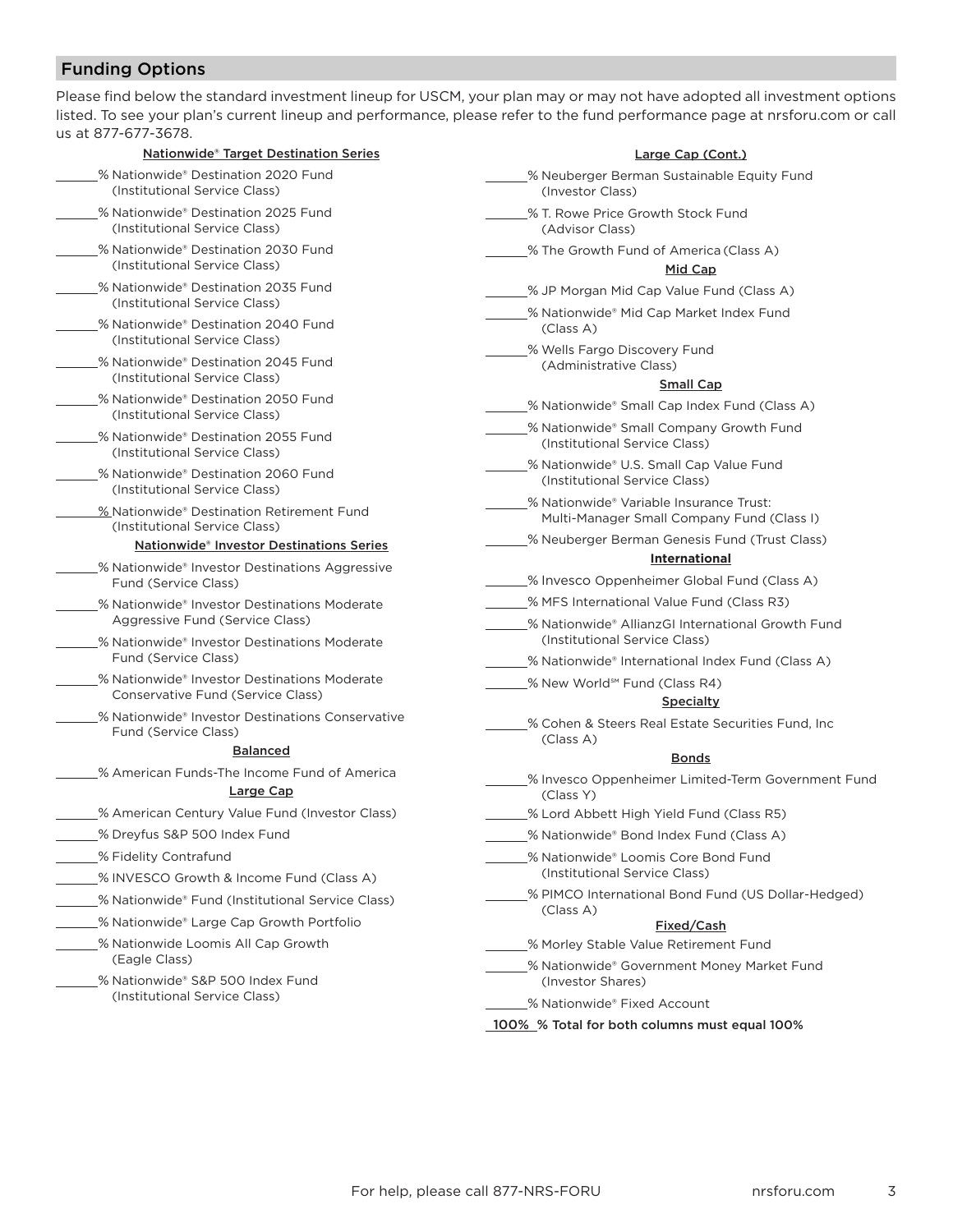### Authorization

 $\Box$  Please send me a copy of the Informational Brochure/Prospectus(es).

 $\Box$  Please contact me regarding transferring my other pre-tax retirement plans.

 $\Box$  Please send me forms regarding the Catch-Up Provision.

I authorize my Employer to make the contribution(s) to the Plan in the amounts I have designated above. The contribution(s) will continue until otherwise authorized in accordance with the Plan. The withholding of my contribution(s) amount by my Employer and its payment to the designated investment option(s) will be reflected in the first pay period contingent on the processing of this application by the Public Sector Service Center in conjunction with the set-up time required by my payroll center. The contribution(s) is to be allocated to the funding options in the percentages indicated above. I understand some investment options may impose a short-term trading fee. I understand I should read the fund prospectuses carefully.

I have read and understand the terms contained in this form, including the attached Memorandum of Understanding, which is incorporated herein.

I accept these terms and understand that these terms do not cover all the details of the Plan or products.

## Signature: Date:

## Things To Remember

 $\Box$  Complete all of the sections on the Participation Agreement that apply to your request.

- F Remember to have the allocation of your funding options total 100%, in whole percentages, when completing the Funding Options section. If allocations do not total 100%, the remaining amounts will be considered to be not in good order, and you agree the unallocated portion will be allocated to the plan's default investment option.
- $\Box$  For your beneficiary designation, the percentage split must total 100% for each category of beneficiary.
- F Complete the Authorization section, and remember to sign and date this Participation Agreement.
- F Enclose the completed Participation Agreement, and any other documentation in the business reply envelope included with this booklet.
- F Your Plan may permit you to contribute additional funds as a "catch-up" contribution during the last three years preceding the normal retirement age under the Plan. If you would like to receive paperwork to take advantage of the catch-up provision, please check the appropriate box in the authorization section on page four.
- $\Box$  Your employer will specify the amount of 414(h) Pickup contributions (401(a) only). Generally, these contributions are expressed as a percentage of pay. If an amount is specified, all eligible employees are required, as a condition of employment to make this contribution.

### Form Return

Mail: Nationwide Retirement Solutions PO Box 182797 Columbus, OH 43218-2797

Email: rpublic@nationwide.com Fax: 877-677-4329

Please note that the information provided on this Participation Agreement will supercede any prior information provided, such as allocations, contribution amounts, contribution types (except Mandatory Employee Contribution) and/or beneficiary information.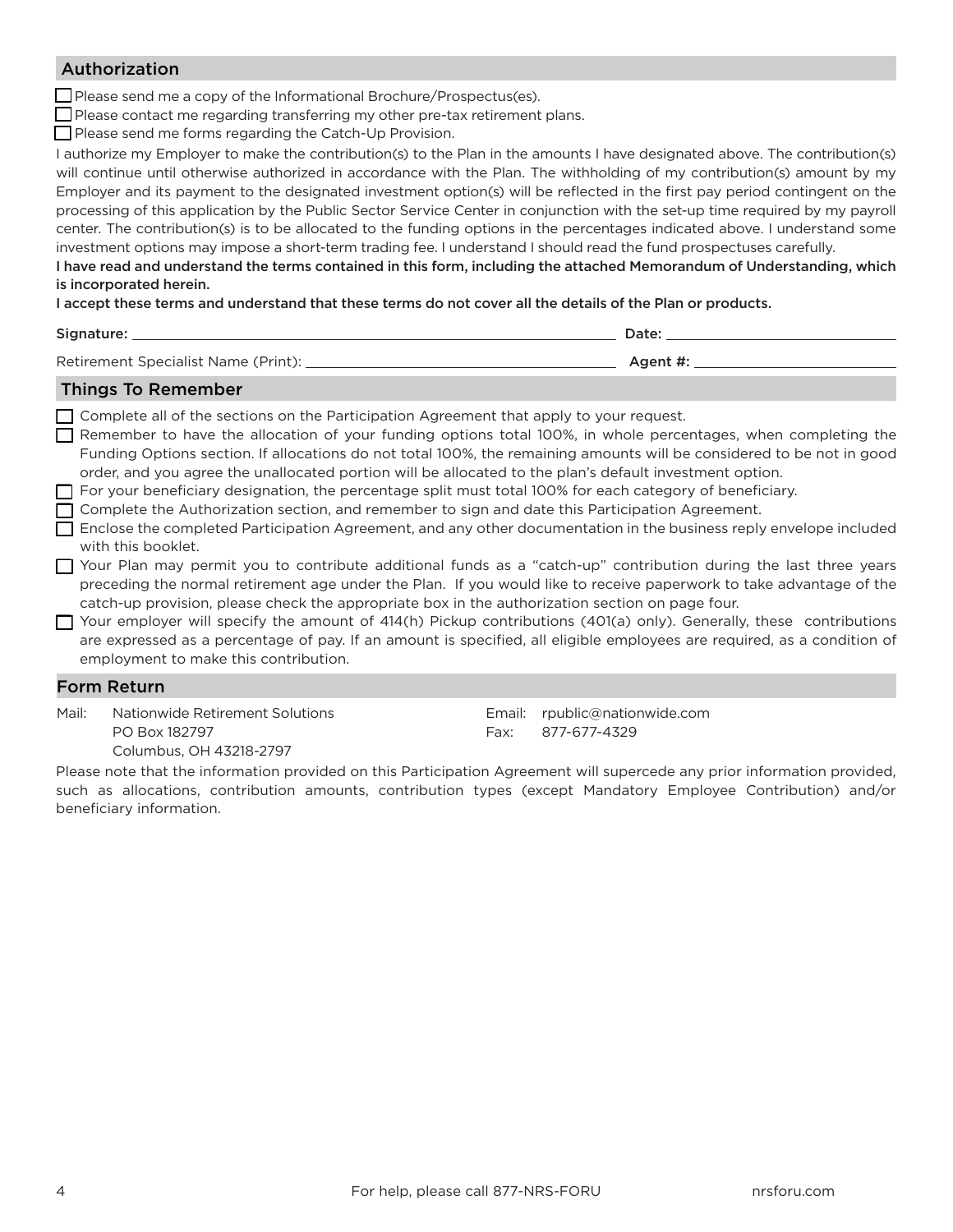# Memorandum of Understanding



The purpose of the Memorandum of Understanding is to make you aware of some of the highlights, restrictions and costs of your Plan. It is not intended to cover all the details of the Plan and should not be relied upon in making decisions about Plan benefits. You should refer to the Plan Document for specific details about the Plan's provisions and the prospectuses and other documentation for the Plan's underlying investment options.

### 457(b) PLANS

- 1. The total annual contribution amount to all 457(b) plans is the lesser of the maximum annual 457(b) contribution limit or 100% of the participant's includible compensation. This amount may be adjusted annually. More information on the maximum contribution limits can be found at irs.gov. Under certain circumstances, additional amounts above the limit may be contributed to the Plan if (1) the participant attains age 50 or older during the current calendar year, or (2) the participant is within three years of the Plan's Normal Retirement Age and did not contribute the maximum amount to the 457(b) Plan in prior years. The Plan Document provides additional details about contribution limits. Contributions in excess of maximum amounts are not permitted and will be reported as taxable income when refunded. It is the participant's responsibility to ensure contributions to all 457(b) plans in which the participant participates, regardless of employer, do not exceed the annual limit.
- 2. Enrollment or contribution changes cannot be effective prior to the first day of the month following receipt of the participant's request. The employer's processing schedule will determine the actual effective date of the contribution. It is the Plan Sponsor's/Pay Center's responsibility to ensure deferrals do not commence too early.
- 3. If the Plan permits designated Roth contributions, these contributions are made on an after-tax basis, which means they will not be subject to income taxes when distributed at a later time. As opposed to the withdrawal of earnings on pre-tax contributions, though, the earnings on designated Roth contributions are generally not subject to future taxes as long as the distribution from the Roth account satisfies the requirements to be a "qualified distribution." In order to be a qualified distribution, the distribution must be made five or more years after January 1 of the first year the participant made Roth contributions to the Plan and must be made on or after the attainment of age 59½, the participant's death, or the participant's disability. If the participant previously established another designated Roth account in another plan and is able to roll the funds from this Plan to the other plan, the five-year period would begin to run from January 1 of the year of the first contribution to a designated Roth account. A non-qualified Roth distribution may result in an additional 10% early withdrawal tax on the portion of the distribution includible in gross income if made from rollovers to this Plan from a qualified plan or a 403(b) plan, and no statutory exceptions apply. Please note that once made, contributions and/or rollovers to a Roth account may not be reversed. In the event the participant desires to make contribution changes, only future contributions and/or rollovers can be redirected (contributed as pre-tax funds).
- 4. The Plan Document governs when distributions may be made from the Plan. In general, distributions may be made from a 457(b) plan only upon separation from service, upon the calendar year in which I attain age 70½, or upon the death of the participant. Section 457(b) plans can also permit withdrawals from the Plan (even if the participant is still employed) in cases of an unforeseeable emergency approved by the Plan; when taking a loan, or for a one-time in-service withdrawal if the participant's account value is \$5,000 or less and the participant has not contributed to the Plan for two or more years. All withdrawals of funds must be in compliance with the Internal Revenue Code (the "Code") and any applicable regulations as well as the Plan Document, which the participant should consult to confirm which distribution opportunities are available. **In the participant is still employed) in cases of an unforeseeable emergency approvement in the participant's account value is \$5,000 or less and the participativity of the participant's account value is \$5,000 or less an**
- 5. Contributions, in the form of salary reductions, will be made until I notify NRS or my Plan Sponsor otherwise. Once notification is received, salary reductions will be changed as soon as administratively feasible. NRS will invest contributions received from the Plan Sponsor as soon as administratively feasible.

### 401(a) PLANS

- 1. The annual defined contribution plan limit to all 401(a) plans is the lesser of the IRS maximum 415 limit, or 100% of my eligible compensation. This amount may be adjusted annually. More information on the maximum contribution limits can be found at irs.gov. Current or future participation in additional retirement plans, such as 403(b) and/or 401(a) plans, may affect the maximum annual contribution limit under this 401(a) plan.
- 2. The Plan Document governs when distributions may be made from the Plan. In general, distributions may be made only upon separation from service or upon the death of the participant. Some plans may also permit distribution upon reaching normal retirement age as defined in the Plan Document, upon a financial hardship approved by the Plan, upon disability or when taking a loan. All withdrawals of funds must be in compliance with the Code and any applicable regulations as well as the Plan Document, which the participant should consult to confirm which distribution opportunities are available. An additional early withdrawal tax of 10% may apply in some circumstances. It is strongly recommended that the participant consult with his/her tax advisor prior to requesting a distribution.
- 3. 414(h) Mandatory Employee Contributions Your employer will specify the amount of these contributions if they are required by the Plan. Generally, these contributions are expressed as a percentage of pay. If an amount is specified, all eligible employees are required, as a condition of employment, to make this contribution to the Plan. These contributions will not be included in your taxable gross income; however, they do come out of your paycheck. The tax on these contributions will be deferred until benefits are distributed. Other plans may permit the participant to make a one time irrevocable election to contribute a percentage of compensation to the Plan prior to his/her Plan entry that cannot be modified later. The participant should consult the Plan Document for specific contribution provisions.

### ALL PLANS

- Participation in any of the employer's plans is governed by the terms and conditions of the Plan Document which should be consulted for plan details. Fund prospectuses are available upon request at nrsforu.com or by calling 877-NRS-FORU (877-677-3678).
- 2. Generally, distributions from the Plans must begin no later than the 1st of April following the later of the year the participant reaches age 70½ or separates from service. The Plan Document should be consulted for further details. Generally, all pre-tax distributions are taxable as ordinary income and are subject to income tax in the year received. Plan distributions must be made in a manner that satisfies the minimum distribution requirements of Code section 401(a)(9), which currently requires benefits to be paid at least annually over a period not to extend beyond the participant's life expectancy. Failure to meet minimum distribution requirements may result in the participant being subject to a 50% federal excise tax
- Any beneficiary designation I made on this form will supersede any prior beneficiary designation and shall become effective on the date accepted by the Plan, provided that this designation is accepted by the Plan prior to my death. Further, any benefits payable at my death shall be paid in substantially equal shares to my beneficiaries unless I specify otherwise. My death benefits will be paid first to my Primary Beneficiaries. If any of my Primary Beneficiaries predecease me, then my death benefits will be paid to the remaining Primary Beneficiaries. Contingent Beneficiaries will only receive benefits if no Primary Beneficiary survives me. If no beneficiary designation is on file, benefits will be paid as set forth in the Plan Document. If I participate in both a 457(b) plan and a 401(a) plan administered by NRS, I understand my beneficiary designations made on this form will apply to both plans unless I have indicated otherwise.
- 4. Disclaimer for Community and Marital Property States: If the participant resides in a community or marital property state, the participant's spouse may have a property interest in the participant's Plan account and the right to dispose of the interest by will. Therefore, NRS disclaims any warranty as to the effectiveness of the participant's beneficiary designation or as to the ownership of the account after the death of the participant's spouse. For additional information, please consult your legal advisor to learn more about how your beneficiary designation may be affected by community or marital property state law.
- 5. Participants must notify NRS of any address changes, beneficiary changes, contribution changes, allocation changes or errors on the participant's account statement.
- 6. Participants will receive a statement of their account quarterly.<br>7. All Plan transactions initiated using the telephone will be record
- All Plan transactions initiated using the telephone will be recorded for the participant's protection.